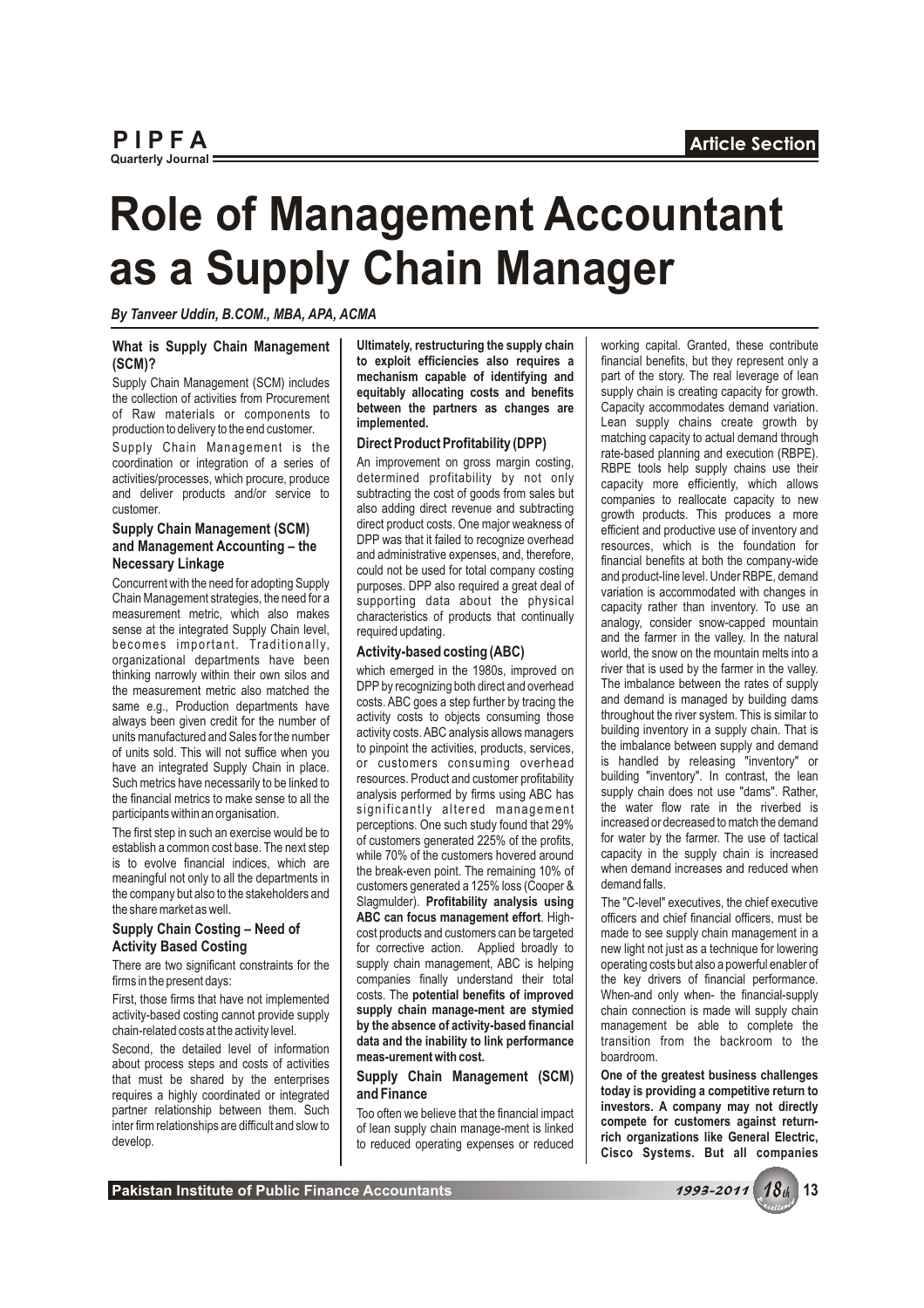## **Article Section**

**P I P F A Quarterly Journal**

**compete against each other in the financial markets. Those companies offering a competitive return tend to prosper and grow. Those that don't are limited in their ability to grow and many times cease to exist.**

Providing a superior return is becoming more complex because of increasingly demanding customers, heightened competition and ever changing technologies. **"C-level" managers (CEOs, CFOs and so forth) are seeking new solutions to meet this challenge. SCM has the potential to provide these solutions - and, in doing so, move SCM from the "backroom to the boardroom". At many companies, however, at least two factors inhibit SCM's boardroom debate:**

- **o First, many C-level managers hold a traditional view of SCM and do not fully recognise its potential impact on all areas of financial performance (growth, profitability, and capital utilis-ation). Unfortunately, the traditional view is narrowly defined in terms of SCM's effect on only one**  a spect of overall financial **performance-operating costs**
- **o** Second, many SCM profession-als increasing a company's value. Revenue | Nemours & Co.'s Treasurer's Department in do not speak the "the language of | growth rate. operating income margin. | 1914 (Chandler). The financi

(dividend plus the change in stock price measured as a percentage of price paid for measured as a percentage of price paid for **Drivers of Market Value** The DU Pont model is a reliable tool to aid<br>the stock). In the near term it is not always and cook Flowe are not created equal when it

- 
- 
- 



**do not speak the "the language of** a growth rate, operating income margin, 1914 (Chandler). The financial analysis **finance". Thus, they fail to articulate** effective tax rate, and working and fixed technique Brown used i **finance". Thus, they fail to articulate**  $\begin{array}{c}$  effective tax rate, and working and fixed technique Brown used involved tying the real value of their solutions at the capital investment rates are among the most **the real value of their solutions at the** capital investment rates are among the most together the profit and loss statement and the propular. In reality, however, true stock value balance sheet so that the changes in the popular. In reality, however, true stock value balance sheet so that the changes in the emanates from capital efficiency working capital could be associated with A company must offer a competitive return in emanates from capital efficiency working capital could be associated with the financial markets to attract the funds it improvements. Growth, in other words, must changes in sal improvements. Growth, in other words, must changes in sales (See Figure). Brown's be profitable to be of value. How profitable? creation provide DU Pont executives with a needs to maintain its existing business and be profitable to be of value. How profitable? creation provide DU Pont executives with a provide for future growth. For a publicly Profitable enough to generate healthy free cons provide for future growth. For a publicly Profitable enough to generate healthy free consistent methodology with which to traded company, a competitive return is cash flows: the money left over after evaluate each operatin traded company, a competitive return is cash flows: the money left over after evaluate each operating unit's performance,<br>measured by "total shareholder return" subtracting expenses, taxes and capital locate sources of def measured by "total shareholder return" subtracting expenses, taxes and capital | locate sources of deficiencies, and prepare in stock price | investment from revenues.

**However, over time, stock price tends to** enhancement and cost reduction are taxed,<br> **However, over time, stock price tends to** often heavily. However, cash flows created chain decisions on the firm's financial between th **be driven by the financial performance of**  $\parallel$  from greater capital efficiency - through  $\parallel$  performance.<br>**a company's operations, which is related** supply chain improvements to bigher Supply chain executives often have **a company's operations, which is related** supply chain improvements to higher Supply chain executives often have to three key factors: inventory turns or lower DSO (accounts responsibility for a significant portion of the receivable days-of-sales-outstanding) -are cost of goods sold and operating expenses, **o Growth** - How fast revenues are receivable days-of-sales-outstanding) -are cost of goods sold and operating expenses, quitarially untaxed. This means that 100 per cent of and, therefore, have a major impact on untaxed. This means that 100 per cent of and, therefore, have a major impact on these freed up cash flow funds contribute to margin management. Decisions and **o** *Profitability* - How much is left over in these freed up cash flow funds contribute to margin management. Decisions and profits per Rupee of revenue after improved market capitalization via expenditures associated w improved market capitalization via expenditures associated with procurement, improvement in the ROI due to release of  $\parallel$  inbound transportation, production planning, deducting operating expenses improvement in the ROI due to release of inbound transportation, production planning,<br>(procurement manufacturing excess working capital locked up in and materials management are directly

the stock). In the near term it is not always<br>
clear what drives a company's stock price.<br>
Some speculate it is investors' emotions,<br>
while others claim it is animal spirits.<br>
while others claim it is animal spirits.<br>
The

Chrocurement, manufacturing,<br>
transportation, distribution, etc). This is<br>
often also called operating profit margin<br> **Capital Utilization** - How many<br>
Rupees of revenue are generated for<br>
each Rupee invested in capital.<br> each Rupee invested in capital. DU Pont model, or the strategic profit model, cannunication systems -used in the<br>Several drivers exist for determining and while he was working for E.I.DU Pont de operation of the business.